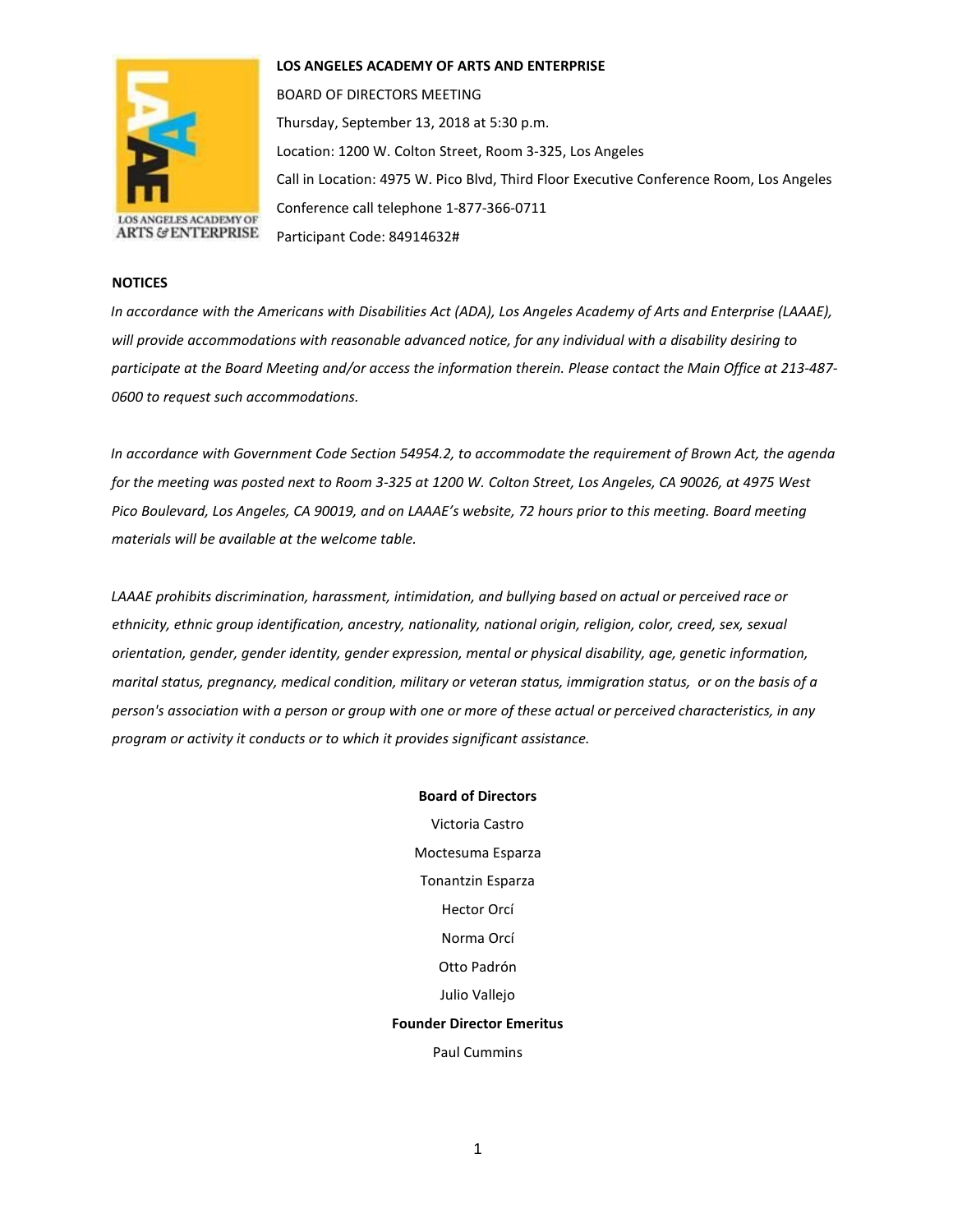## **AGENDA**

- 1. Welcome-Call to Order- Roll Call- Establish Quorum
- 2. Approval of Agenda
- 3. Approval of Previous Meeting Minutes
- 4. Principal Update
	- a. Enrollment Update
	- b. Academic Update
	- c. Dashboard Presentation
	- d. Arts
- 5. Stakeholder Update
- 6. Public Comment
- 7. Consent Agenda
	- a. Ratification of Employee Agreements
	- b. Disposition of Obsolete Equipment
	- c. Resolution to Destroy Disposable Records
	- d. Adoption of 2018 2019 Board Meeting Calendar
	- e. Adoption of Updated Statement of Information
	- f. Adoption of CARECEN Contract to provide community space
	- g. Adoption of CharterSAFE Proposal to continue providing insurance services
	- h. Reauthorization of Chevron credit card
	- i. Adoption of CSMC Contract to continue providing back office services
	- j. Adoption of CSMC Auto Debit Provision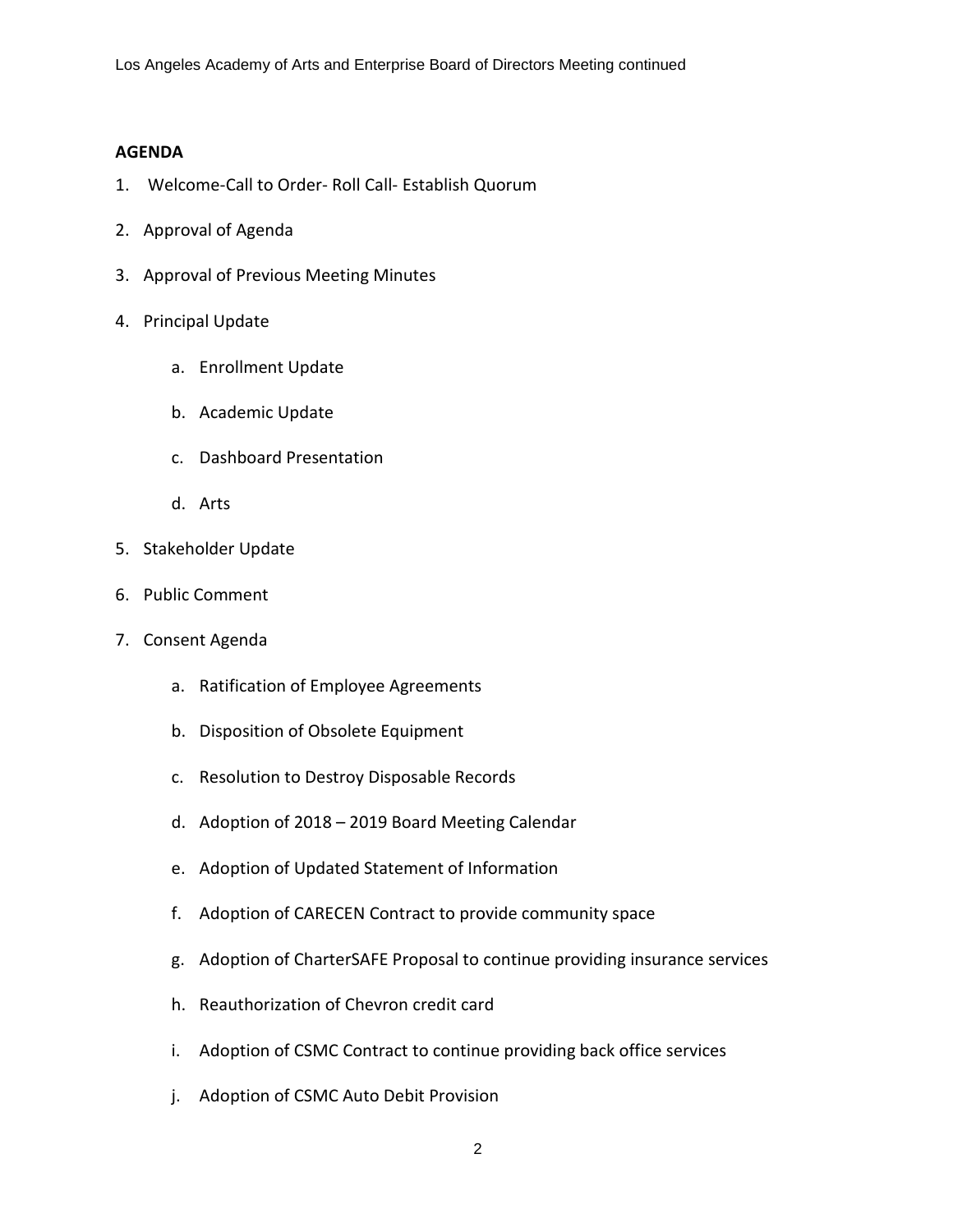- k. Adoption of Didi Hirsch Contract to continue providing onsite mental health services
- l. Reauthorization of DirectEd Service Agreement to continue providing special education services
- m. Adoption of EDJOIN Service Agreement to continue posting position vacancies
- n. Reauthorization of Hess and Associates to continue providing CalSTRS support
- o. Reauthorization of Kaiser Permanente to continue providing employee medical benefits
- p. Adoption of LACOE's Certification of Signatures
- q. Adoption of Latino Film Institute Youth Cinema Project Agreement to continue providing supplemental services for the film program
- r. Reauthorization of Lumity to continue providing employee benefits brokering services
- s. Reauthorization of Paybridge to continue providing payroll services
- t. Adoption of PROMAC Agreements to continue providing copier lease and hardware maintenance services
- u. Adoption of School Services of California Agreement for fiscal and budget services
- v. Adoption of Total Education Solutions Consulting and Services Agreement to continue providing special education services
- w. Adoption of 21<sup>st</sup> Century Staffing Contract to continue providing substitute teacher services
- x. Adoption of VAR Technology Finance Lease for teacher and staff laptops
- y. Adoption of VAR Technology Finance Lease for student Chromebooks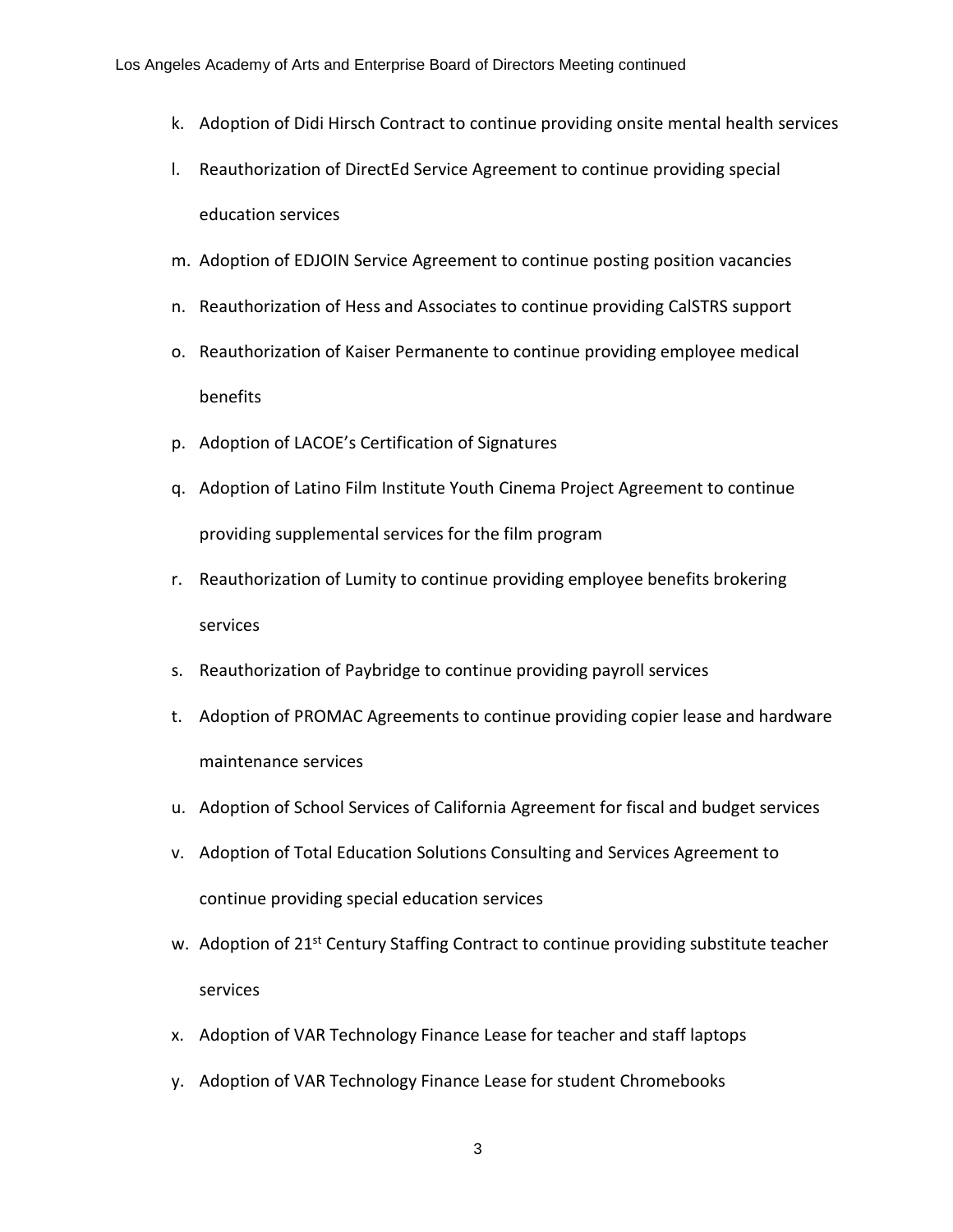- z. Reauthorization of White, Zuckerman, Warsavsky, Luna, & Hunt LLP to continue providing expert witness services
- aa. Adoption of Philip Wolfson Agreement to continue providing special education

support services

- bb. Reauthorization of Young, Minney, & Corr LLP to continue providing legal services
- 8. New Business
	- a. Approval of Financial Reports
		- i. Balance Sheet
		- ii. Income Statement
		- iii. Budget to Actuals
		- iv. Cash Flow
		- v. Check Register
- 9. Adoption of 2016 2017 Unaudited Financial Reports
- 10. Cancellation of American Express credit card and relinquishment of points earned
- 11. Approval to paydown Pacific Western Bank Loan with balance at about \$105,000
- 12. Discussion of Charter School Facilities Incentive Grant Program
- 13. Adoption of Proposition 39 Agreements for colocation at Roybal Learning Center
- 14. Election of Board Officers
- 15. Adoption of Commission on Teacher Credentialing Declaration of Need for Fully Qualified Educators 2018-2019
- 16. Adoption of Commission on Teacher Credentialing Declaration of Need for Fully Qualified Educators 2017-2018